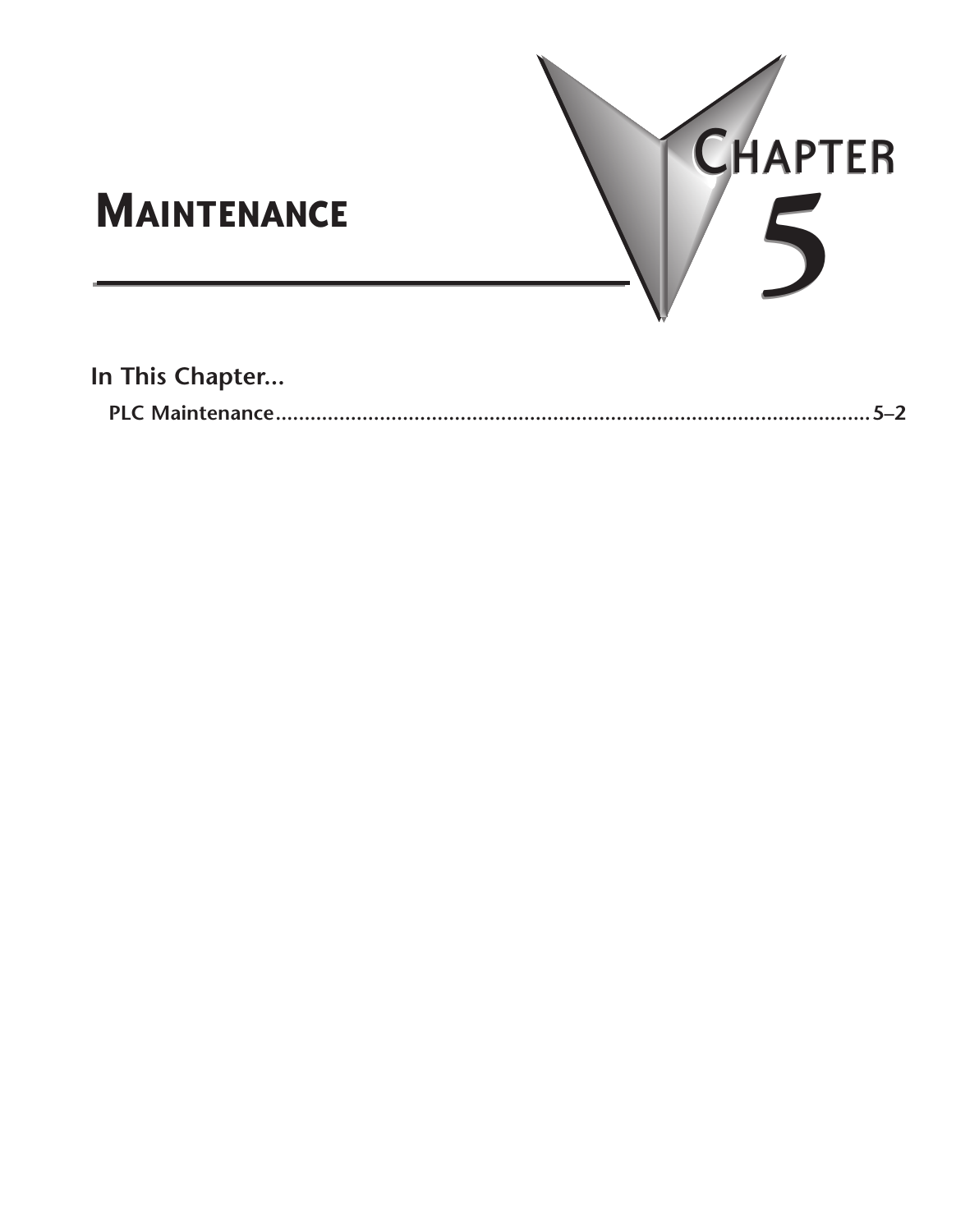# <span id="page-1-0"></span>**PLC Maintenance**

Although the CLICK PLUS PLC requires very little maintenance, setting up a routine maintenance schedule will ensure the longevity of the PLC in your application. We suggest checking the following items as part of a quarterly or bi-annual preventative maintenance schedule.

### **Check LED Indicators**

Check the PWR and ERR LED indicators on the PLC and I/O modules. If the PWR LED indicator is off or flickering, or if the ERR indicator is on or flickering, refer to Chapter 6: *Troubleshooting* for more information.

#### **Project Backup**

Saving a copy of the project file during routine maintenance ensures that you will have a fairly up-to-date backup copy of the PLC program. Although the CLICK PLUS PLC programming software can upload the complete project from the PLC anytime the PLC is operable, it is wise to maintain a project backup in case the PLC becomes inoperable and has to be replaced. The backup file of the project can then be downloaded into the new PLC.

# **Check Operating Environment**

Make sure that the CLICK PLUS PLC is operating within the proper temperature range  $(0-55\text{°C}; 32-131\text{°F}).$ 

Make sure that the CLICK PLUS PLC is operating within the proper humidity range (30–95% RH, non-condensing).

Make sure that the CLICK PLUS PLC operating environment is free of corrosive gases.

# **Check Operating Voltage**

Check the input voltage that is powering the CLICK PLUS PLC to make sure that the voltage is within the appropriate range (20–28 VDC).



Check the input voltage for the I/O module terminal blocks. Refer to Chapter 2: *Specifications*  for the voltage specifications of the various I/O modules.

**CLICK PLUS PLC Hardware User Manual, 1st Edition, Rev. F – C2-USER-M 5-2**